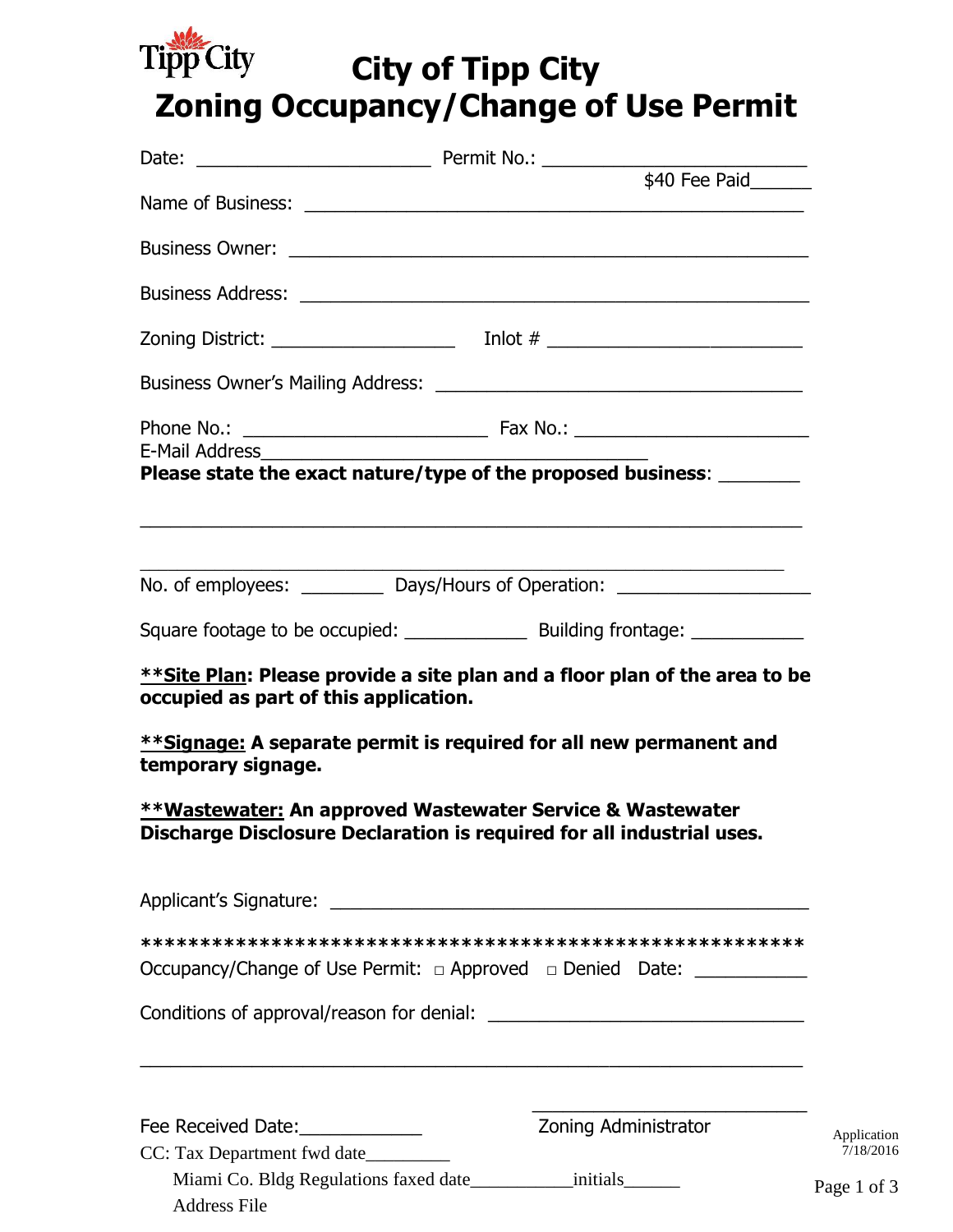# **Zoning Occupancy/Change of Use Permit** Information Sheet

Staff would like to take this opportunity to thank you for your interest in owning or renting a non-residential property within the City of Tipp City.

We would like to provide some basic information regarding specific zoning regulations related to a change of occupancy for any business, office, commercial, or other nonresidential use of property within the City of Tipp City corporate limits.

It is hoped that the dissemination of this information will help reduce or alleviate potential difficulties arising between property owners, business owners, and the City regarding zoning regulations and permitting requirements.

## **The 3 basic mandatory requirements for any change of occupancy and/or use within Tipp City are as follows:**

1. An approved Change of Use Permit

Any change of occupancy requires an approved "Change of Use" permit from the City of Tipp City **PRIOR** to the new tenants occupying the building. This permit allows the City to review the nature of the incoming business and make a determination regarding the appropriateness of the business within the zoning district in which it resides.

### **All Change of Use permits require: (see attached application)**

- 1. The name of the proposed business
- 2. The name and address of the business owner
- 3. The number of employees
- 4. The days and hours of operation
- 5. The square footage to be occupied
- 6. The building frontage
- 7. A short narrative indicating the exact nature/type of the proposed business
- 8. A site plan and floor plan of the area to be occupied including the parking lot
- 9. An approved Wastewater Service & Wastewater Discharge Disclosure Declaration is required for all industrial uses.
- 10. Payment of the appropriate fee

### 2. An approved Zoning Permit for any change in the signage

Many of the existing signs within Tipp City are considered "legal nonconformities." This means that these nonconforming signs would not be allowed under the current sign code, but are allowed to continue with the previous business by being "grandfathered in." When a business changes occupancy, any nonconforming signage associated with that business loses its nonconformity status, and must comply with the current sign code requirements. Prospective tenants often rent or lease a property with the assumption that any existing signage display and/or sign poles can simply be refaced with their logo and continue to be used. It is important to note that all signage for the building must be brought into conformity with the current sign code upon any change in the use

Application 7/18/2016